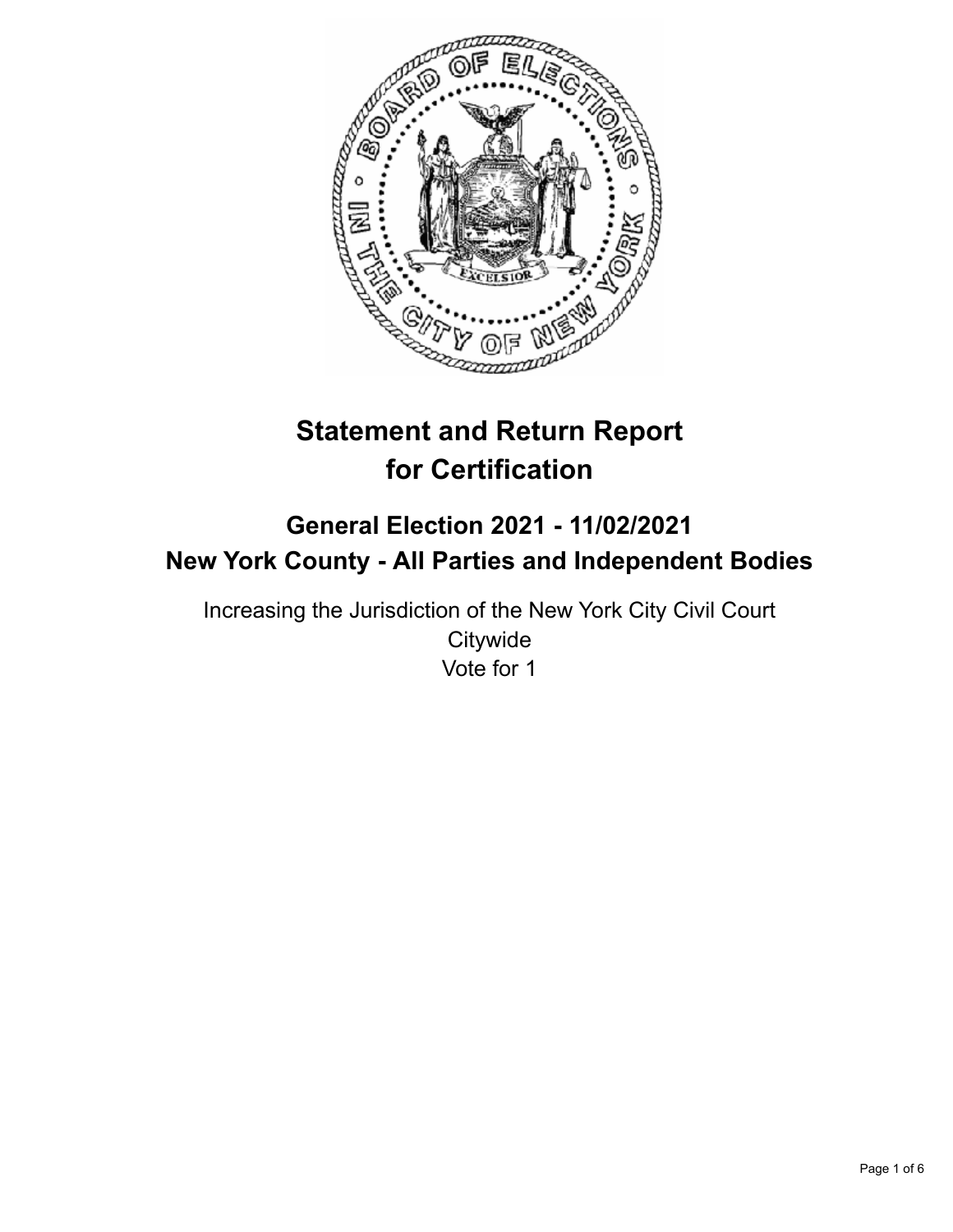

| <b>PUBLIC COUNTER</b>                                    | 16,913 |
|----------------------------------------------------------|--------|
| <b>MANUALLY COUNTED EMERGENCY</b>                        | 0      |
| ABSENTEE / MILITARY                                      | 1,277  |
| AFFIDAVIT                                                | 164    |
| <b>Total Ballots</b>                                     | 18,354 |
| Less - Inapplicable Federal/Special Presidential Ballots | 0      |
| <b>Total Applicable Ballots</b>                          | 18,354 |
| <b>YES</b>                                               | 10,694 |
| <b>NO</b>                                                | 2,095  |
| <b>Total Votes</b>                                       | 12,789 |
| Unrecorded                                               | 5.565  |

# **Assembly District 66**

| <b>PUBLIC COUNTER</b>                                    | 20,372   |
|----------------------------------------------------------|----------|
| MANUALLY COUNTED EMERGENCY                               | 0        |
| ABSENTEE / MILITARY                                      | 2,576    |
| AFFIDAVIT                                                | 186      |
| <b>Total Ballots</b>                                     | 23,134   |
| Less - Inapplicable Federal/Special Presidential Ballots | $\Omega$ |
| <b>Total Applicable Ballots</b>                          | 23,134   |
| <b>YES</b>                                               | 17,768   |
| <b>NO</b>                                                | 1,714    |
| <b>Total Votes</b>                                       | 19,482   |
| Unrecorded                                               | 3,652    |

| PUBLIC COUNTER                                           | 27,306   |
|----------------------------------------------------------|----------|
| <b>MANUALLY COUNTED EMERGENCY</b>                        | $\Omega$ |
| ABSENTEE / MILITARY                                      | 3,803    |
| AFFIDAVIT                                                | 260      |
| <b>Total Ballots</b>                                     | 31,369   |
| Less - Inapplicable Federal/Special Presidential Ballots | 0        |
| <b>Total Applicable Ballots</b>                          | 31,369   |
| <b>YES</b>                                               | 23,935   |
| NO.                                                      | 2,503    |
| <b>Total Votes</b>                                       | 26,438   |
| Unrecorded                                               | 4.931    |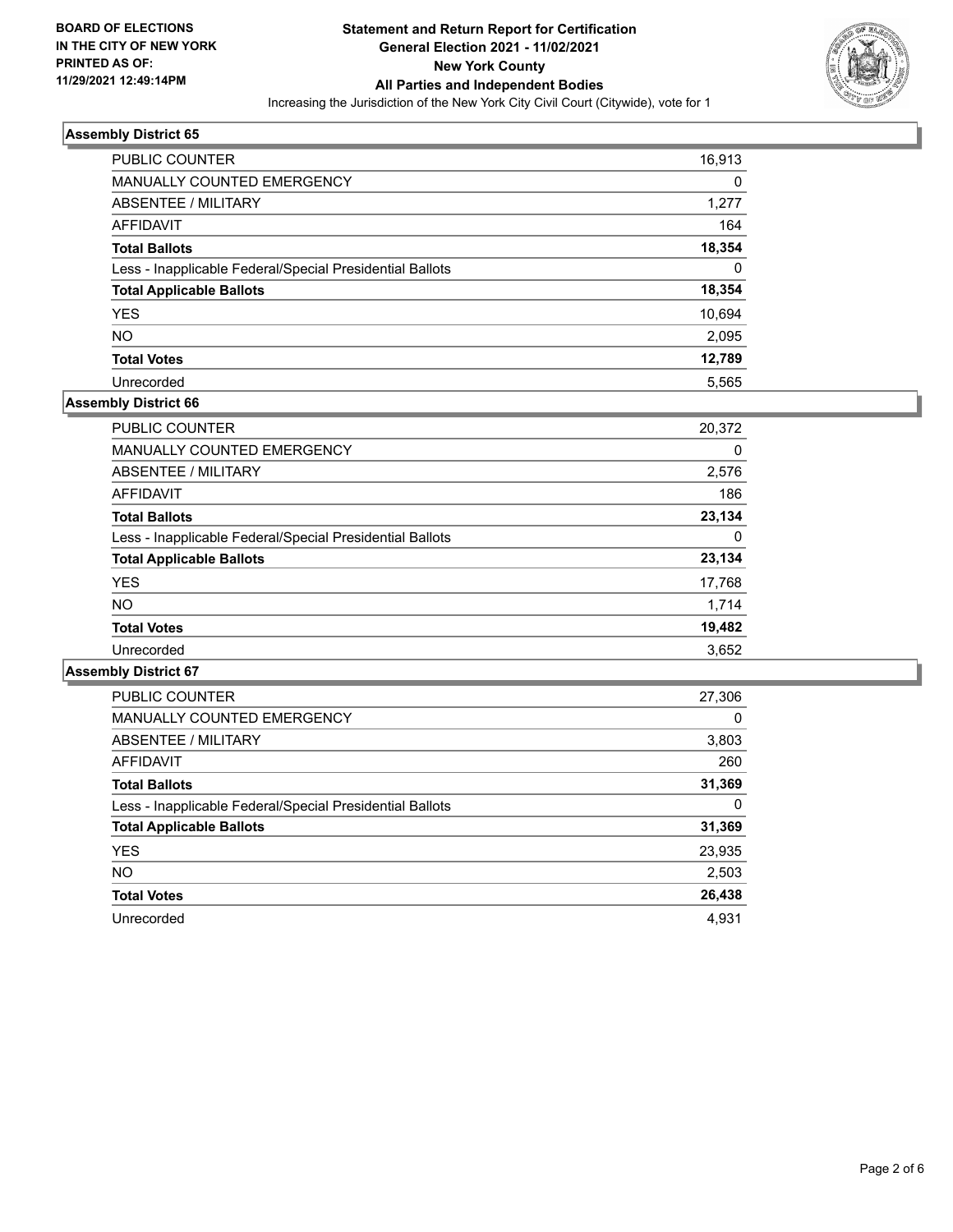

| PUBLIC COUNTER                                           | 15,411 |
|----------------------------------------------------------|--------|
| MANUALLY COUNTED EMERGENCY                               | 0      |
| ABSENTEE / MILITARY                                      | 1,552  |
| AFFIDAVIT                                                | 91     |
| <b>Total Ballots</b>                                     | 17,054 |
| Less - Inapplicable Federal/Special Presidential Ballots | 0      |
| <b>Total Applicable Ballots</b>                          | 17,054 |
| <b>YES</b>                                               | 9,508  |
| NO.                                                      | 1,601  |
| <b>Total Votes</b>                                       | 11,109 |
| Unrecorded                                               | 5.945  |

# **Assembly District 69**

| <b>PUBLIC COUNTER</b>                                    | 25,146 |
|----------------------------------------------------------|--------|
| <b>MANUALLY COUNTED EMERGENCY</b>                        | 3      |
| ABSENTEE / MILITARY                                      | 4,464  |
| AFFIDAVIT                                                | 191    |
| <b>Total Ballots</b>                                     | 29,804 |
| Less - Inapplicable Federal/Special Presidential Ballots | 0      |
| <b>Total Applicable Ballots</b>                          | 29,804 |
| <b>YES</b>                                               | 21,260 |
| <b>NO</b>                                                | 1,805  |
| <b>Total Votes</b>                                       | 23,065 |
| Unrecorded                                               | 6.739  |

| <b>PUBLIC COUNTER</b>                                    | 20,595   |
|----------------------------------------------------------|----------|
| <b>MANUALLY COUNTED EMERGENCY</b>                        | $\Omega$ |
| ABSENTEE / MILITARY                                      | 2,048    |
| <b>AFFIDAVIT</b>                                         | 159      |
| <b>Total Ballots</b>                                     | 22,802   |
| Less - Inapplicable Federal/Special Presidential Ballots | 0        |
| <b>Total Applicable Ballots</b>                          | 22,802   |
| <b>YES</b>                                               | 15,332   |
| NO.                                                      | 1,845    |
| <b>Total Votes</b>                                       | 17,177   |
| Unrecorded                                               | 5,625    |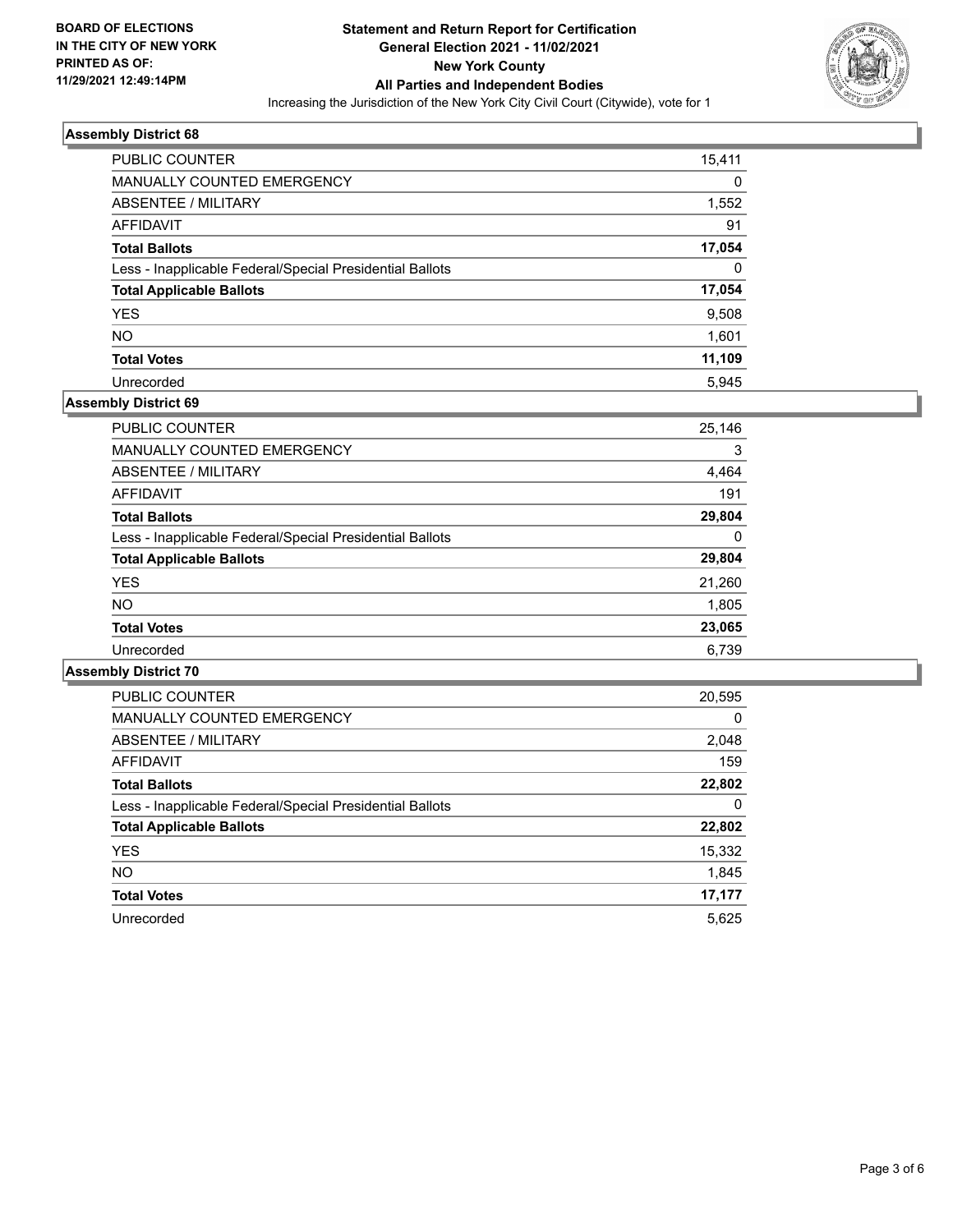

| PUBLIC COUNTER                                           | 19,563 |
|----------------------------------------------------------|--------|
| <b>MANUALLY COUNTED EMERGENCY</b>                        | 0      |
| ABSENTEE / MILITARY                                      | 1,556  |
| AFFIDAVIT                                                | 118    |
| <b>Total Ballots</b>                                     | 21,237 |
| Less - Inapplicable Federal/Special Presidential Ballots | 0      |
| <b>Total Applicable Ballots</b>                          | 21,237 |
| <b>YES</b>                                               | 14,109 |
| NO.                                                      | 1,737  |
| <b>Total Votes</b>                                       | 15,846 |
| Unrecorded                                               | 5.391  |

#### **Assembly District 72**

| <b>PUBLIC COUNTER</b>                                    | 14,315 |
|----------------------------------------------------------|--------|
| <b>MANUALLY COUNTED EMERGENCY</b>                        | 0      |
| ABSENTEE / MILITARY                                      | 864    |
| AFFIDAVIT                                                | 92     |
| <b>Total Ballots</b>                                     | 15,271 |
| Less - Inapplicable Federal/Special Presidential Ballots | 0      |
| <b>Total Applicable Ballots</b>                          | 15,271 |
| <b>YES</b>                                               | 8,833  |
| NO.                                                      | 1,354  |
| <b>Total Votes</b>                                       | 10,187 |
| Unrecorded                                               | 5.084  |

| <b>PUBLIC COUNTER</b>                                    | 22,010   |
|----------------------------------------------------------|----------|
| <b>MANUALLY COUNTED EMERGENCY</b>                        | $\Omega$ |
| ABSENTEE / MILITARY                                      | 4,408    |
| <b>AFFIDAVIT</b>                                         | 207      |
| <b>Total Ballots</b>                                     | 26,625   |
| Less - Inapplicable Federal/Special Presidential Ballots | 0        |
| <b>Total Applicable Ballots</b>                          | 26,625   |
| <b>YES</b>                                               | 19,429   |
| <b>NO</b>                                                | 3.077    |
| <b>Total Votes</b>                                       | 22,506   |
| Unrecorded                                               | 4.119    |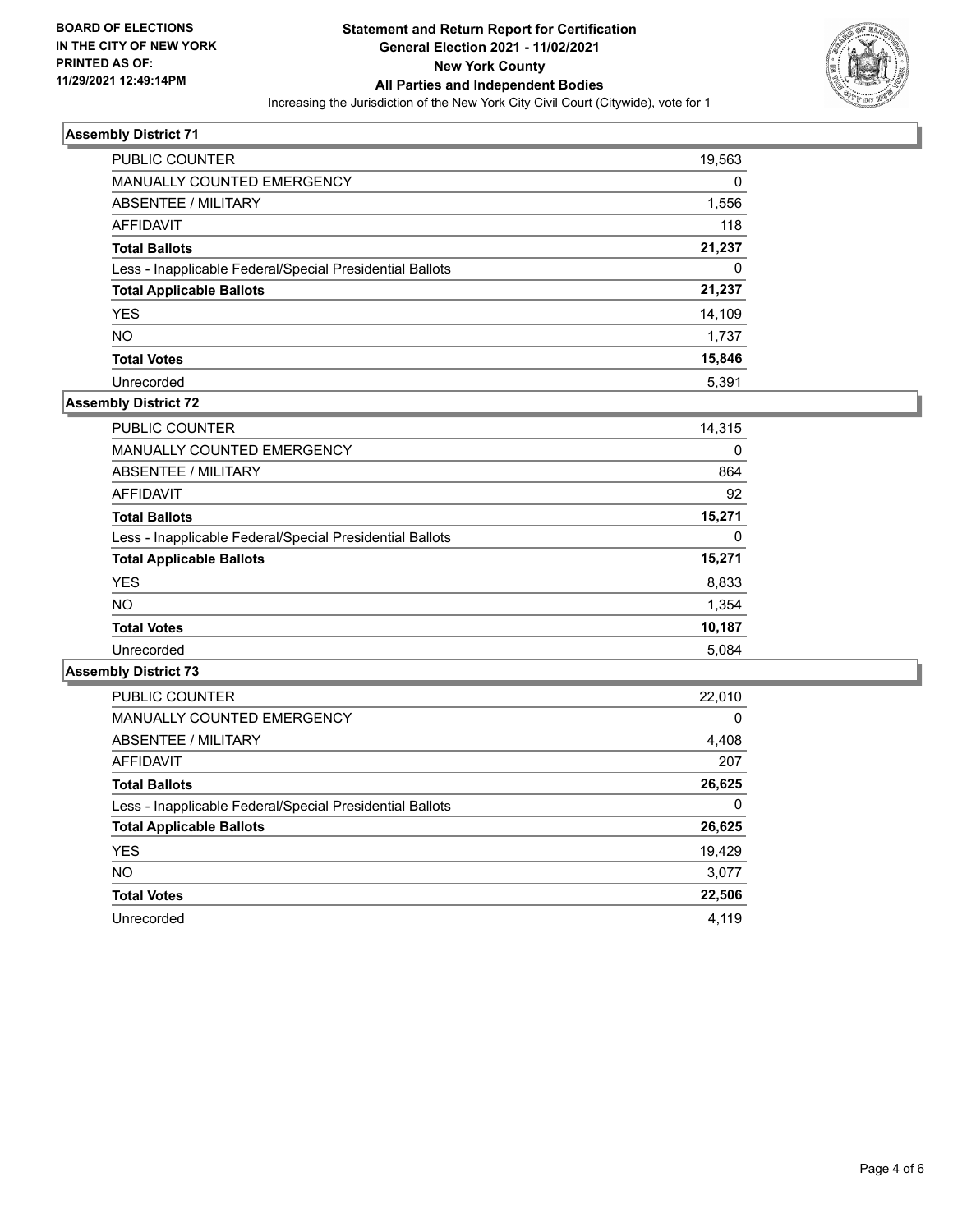

| PUBLIC COUNTER                                           | 19,960 |
|----------------------------------------------------------|--------|
| <b>MANUALLY COUNTED EMERGENCY</b>                        | 9      |
| ABSENTEE / MILITARY                                      | 2,084  |
| AFFIDAVIT                                                | 183    |
| <b>Total Ballots</b>                                     | 22,236 |
| Less - Inapplicable Federal/Special Presidential Ballots | 0      |
| <b>Total Applicable Ballots</b>                          | 22,236 |
| <b>YES</b>                                               | 15,086 |
| <b>NO</b>                                                | 2,091  |
| <b>Total Votes</b>                                       | 17,177 |
| Unrecorded                                               | 5.059  |

# **Assembly District 75**

| <b>PUBLIC COUNTER</b>                                    | 21,127 |
|----------------------------------------------------------|--------|
| <b>MANUALLY COUNTED EMERGENCY</b>                        | 0      |
| ABSENTEE / MILITARY                                      | 2,818  |
| AFFIDAVIT                                                | 192    |
| <b>Total Ballots</b>                                     | 24,137 |
| Less - Inapplicable Federal/Special Presidential Ballots | 0      |
| <b>Total Applicable Ballots</b>                          | 24,137 |
| <b>YES</b>                                               | 17,390 |
| NO.                                                      | 1.918  |
| <b>Total Votes</b>                                       | 19,308 |
| Unrecorded                                               | 4.829  |

| <b>PUBLIC COUNTER</b>                                    | 23,319 |
|----------------------------------------------------------|--------|
| MANUALLY COUNTED EMERGENCY                               | 0      |
| ABSENTEE / MILITARY                                      | 3,618  |
| AFFIDAVIT                                                | 257    |
| <b>Total Ballots</b>                                     | 27,194 |
| Less - Inapplicable Federal/Special Presidential Ballots | 0      |
| <b>Total Applicable Ballots</b>                          | 27,194 |
| <b>YES</b>                                               | 20,515 |
| <b>NO</b>                                                | 2,934  |
| <b>Total Votes</b>                                       | 23,449 |
| Unrecorded                                               | 3.745  |